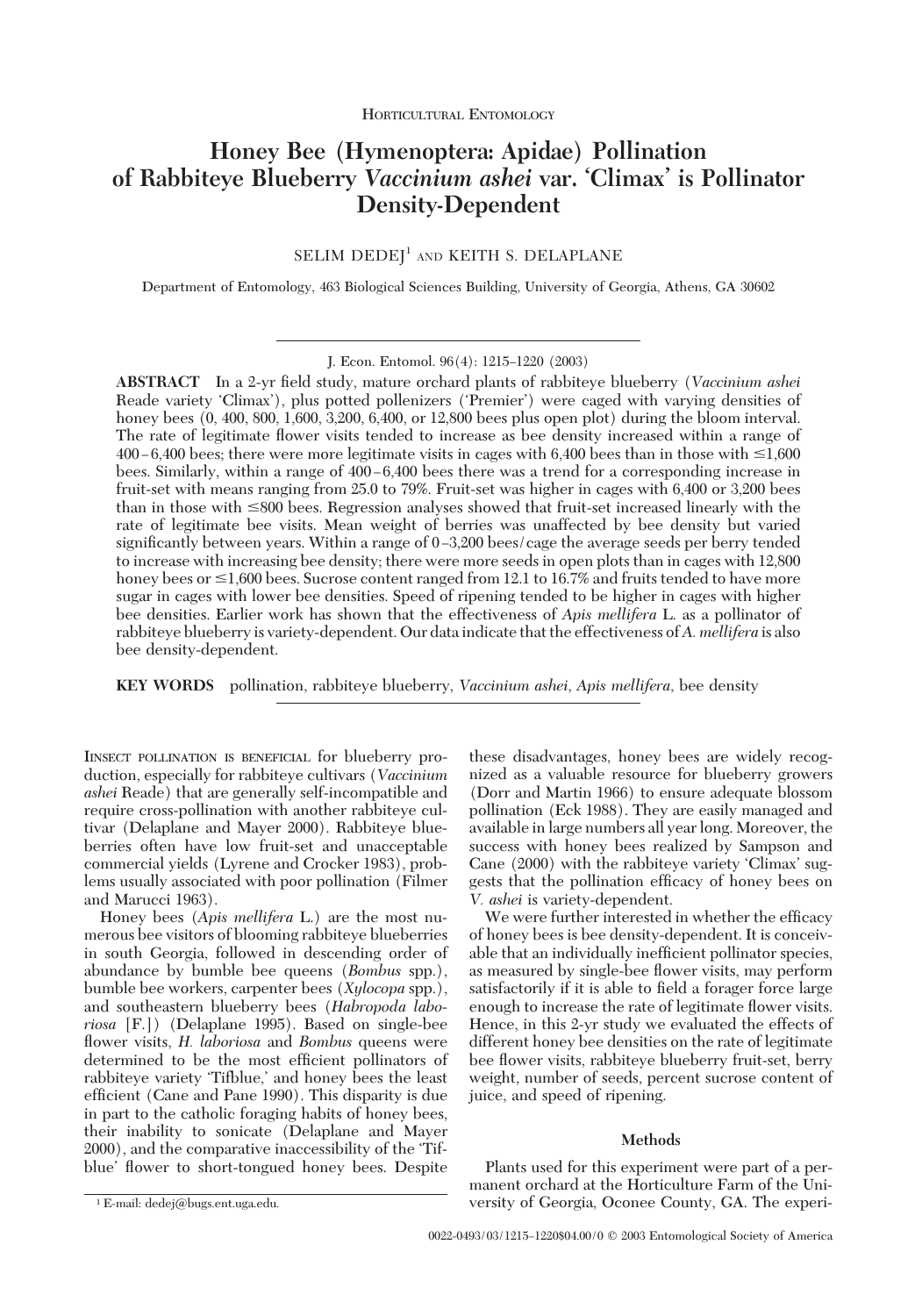ment was replicated in both 2000 and 2002 and consisted of caging plants with varying densities of honey bees during the bloom interval and then measuring certain characters of fruits. Each caged plot contained four rabbiteye blueberry plants (two mature 'Climax' plants with two potted 'Premier' as pollenizers). Cages were  $1.8 \times 1.8 \times 1.8$  m frames covered with Lumite screen (Bioquip, CA). For each year, each  $1.8 \times 1.8 \times 1.8$  m plot was assigned one of eight experimental treatments: caged with one honey bee colony containing either 400, 800, 1,600, 3,200, 6,400, or 12,800 bees, containing zero bees, or left open as a positive control. Bees were added to the plots (10 March in 2000, 22 March in 2002) when advanced buds at stage five were still unopened (Spiers 1978). Target bee populations were reached by the gravimetric methods of Delaplane and Hood (1997). Open plots were not provided with potted pollenizers because the orchard was already planted in alternating rows of 'Climax' and 'Premier' plants. Because the apiary of University of Georgia was near the experimental field, honey bees, as well as other bee species, were able to freely visit the open plots. Plants were irrigated as we deemed necessary.

Bee colonies were fed regularly with sugar syrup and socially stabilized with synthetic queen mandibular pheromone (QMP) (one queen equivalent of Bee-Boost [Phero Tech, BC, Canada]) (Currie et al. 1994). QMP was used in lieu of a queen to eliminate confounding effects of differential brood production resulting from variable bee populations.

After bloom was finished, the honey bee colonies were removed and final bee populations determined as before. The Lumite screens were removed to minimize shade effects and all plots netted with poultry fencing to protect fruit from animals and unauthorized harvesting.

The average density of honey bees ([beginning + ending]  $\div$  2) for each cage was determined to be 245, 468, 1,008, 2,273, 4,186, and 8,468 (for the 400, 800, 1,600, 3,200, 6,400, and 12,800 bee groups, respectively) for the year 2000 and 286, 609, 1,359, 2,228, 4,490, and 10,656 for 2002. These values werelater used for regression analyses of continuous effects, but for convenience we discuss the discrete effects in terms of initial cage densities. The number of unopened florets per raceme was determined for 40 tagged racemes on the 'Climax' plants in each plot during 8-9 March 2000 and 18-20 March 2002 before inserting bee colonies into cages at the stage four and five of blooming (Spiers 1978). To compensate for wind loss of tags, we marked twice as many racemes (80) in the open plots in 2002.

On several days during the bloom period (early March through early April), we measured for each plot (excepting the 0 bee plots) the rate of legitimate honey bee ßower visits (number of legitimate ßower visits per  $2 \text{ min}$ ) during normal flight hours (1100 – 1600). Visits during which honey bees probe the terminal aperture of the ßower, presumably effecting pollination, were considered legitimate whereas those realized by probing lateral robbery holes in corollae

made by carpenter bees [*Xylocopa virginica* (L.)] were considered illegitimate (Faegri and Van der Pijl 1979). *X. virginica* is ubiquitous in the Southeast and with *V. ashei* it invariably engages in nectar thievery. Honey bees are incapable of making robbery holes but readily visit holes made by *X. virginica* and thus act as secondary nectar thieves (Delaplane and Mayer 2000).

Harvest of fruits started at the beginning of June and finished about the middle of July depending on the year. The following dependent variables were measured for each recovered raceme: percent fruit-set, number of seeds per fruit, berry weight (g), speed of ripening, and sucrose content of juice. Percentage fruit-set ([no. fully formed fruit  $\div$  no. unopened florets]  $\times$  100) was determined for each raceme with ripe fruit (2000) or full-sized green fruit (2002). Number of seeds per fruit was determined by expressing berry contents and counting the number of fullyformed seeds. Speed of ripening was calculated for only 1 yr as the percentage of fruits ripe on one arbitrarily-chosen date: 1 June 2002. Percent sucrose content of juice was determined with a bench-top refractometer (Fisher, PA).

Because independent variables used in this study were both discrete (bee density) and continuous (rate of legitimate ßower visits, log average bee density), we used both analysis of variance (ANOVA) and regression models. The effects of bee density on rate of legitimate bee visits, fruit-set, berry weight, seeds per berry, and percent sucrose content were determined with a completely randomized ANOVA blocked on year and recognizing density  $\times$  year interaction as test term. Speed of ripening was measured only 1 yr, so its analysis employed residual error as test term and was not blocked. Means were separated by Duncan's test, and differences were accepted at the  $\alpha \leq 0.05$  level (SAS Institute 1992). The relationships of fruit-set and seeds per berry with log-transformed average bee population  $(\log_{10} [\text{avg. population} + 1])$  as well as the relationships of fruit-set and seeds per berry with rate of legitimate bee visits, and g per berry with seeds per berry were analyzed with regression models testing for linear, quadratic, and cubic effects (SAS Institute 1992).

#### **Results and Discussion**

**Bee Density Effects on Flower Visitation.** There were bee density effects for the rate of legitimate bee visits  $(F = 4.4; df = 6.6; P = 0.0463)$ , but no year effects  $(F = 0.1; df = 1.6; P = 0.736)$ . Rate of visitation tended to increase with increasing bee density up to 6,400 bees (Table 1). These results are important because they support the general assumption that increases in *A. mellifera* density correspond to actual increases in flower visitation.

**Fruit-Set.**Fruit-set was affected by bee density (*F* 5.2;  $df = 7.7$ ;  $P = 0.0223$ ), but not year ( $F = 3.0$ ;  $df =$ 1,7;  $P = 0.1284$ ). Within a range of  $400 - 6,400$  honey bees, there was a trend for increasing fruit-set as bee number increased (Table 1). The highest fruit-set was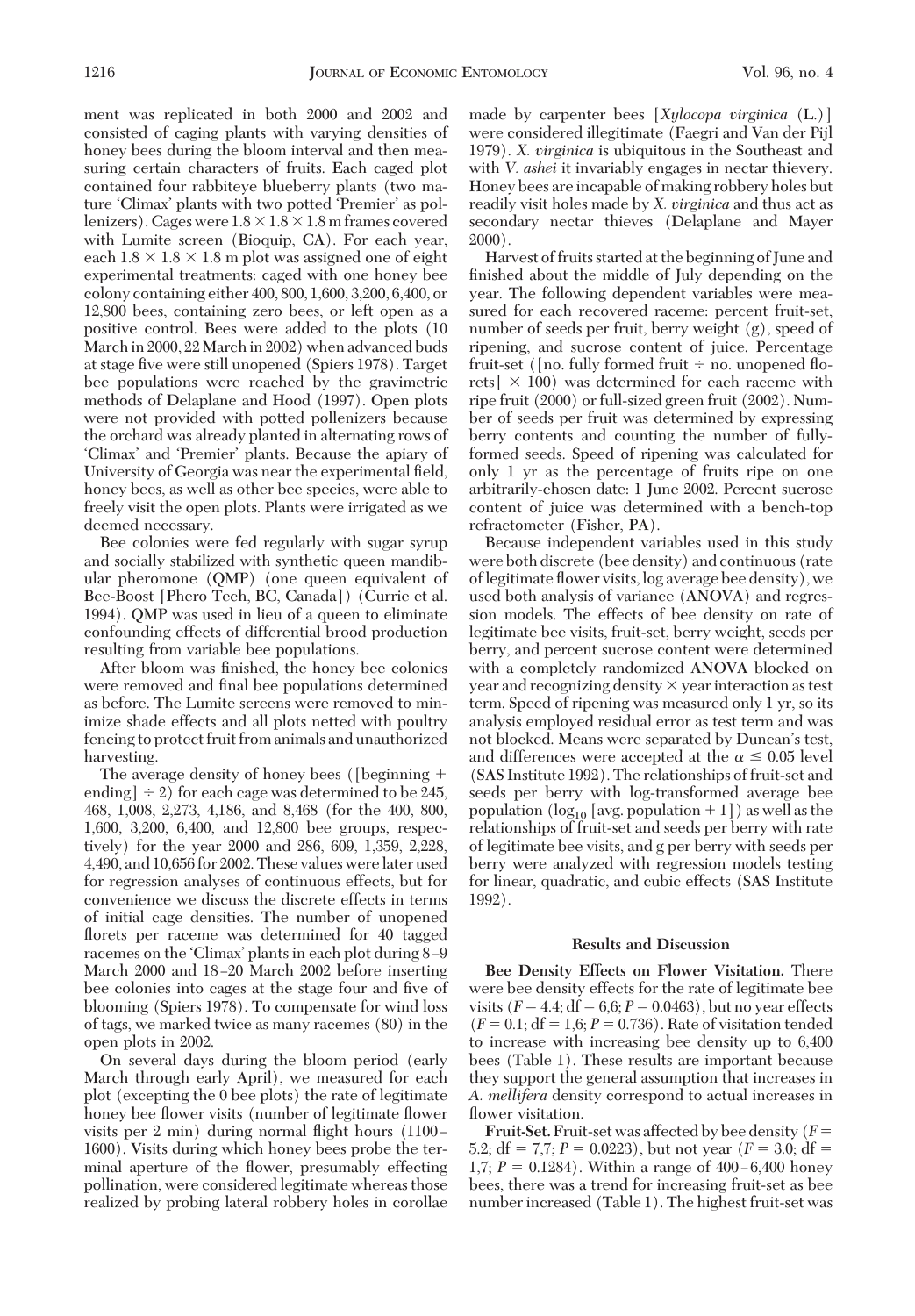| Honey bee | Legitimate bee          | Fruit set $(\%)$        | Mature seeds/                   | Berry weight         | Sucrose content        | Speed of                        |
|-----------|-------------------------|-------------------------|---------------------------------|----------------------|------------------------|---------------------------------|
| density   | visits/ $2 \text{ min}$ |                         | berry                           | (g)                  | of juice $(\%)$        | ripening $(\%)$                 |
| Open plot | $2.3 \pm 0.8$ (21) cd   | $68.9 \pm 3.1$ (98)ab   | $23.1 \pm 1.3(63)a$             | $1.2 \pm 0.1$ (64)a  | $12.0 \pm 0.2$ (63)c   | $27.2 \pm 3.5(67)$              |
| No bees   | NA                      | $32.4 \pm 3.5$ (67)e    | $0.2 \pm 0.1$ (43)c             | $0.8 \pm 0.05$ (43)a | $15.9 \pm 0.3$ (43)ab  | $11.5 \pm 4.8$ (25) c           |
| 400       | $0.5 \pm 0.3$ (22)d     | $25.0 \pm 3.3$ (68) c   | $1.0 \pm 0.5$ (34) <sub>c</sub> | $0.9 \pm 0.05$ (33)a | $16.7 \pm 0.5$ (34)a   | $9.9 \pm 3.7$ (18) <sub>c</sub> |
| 800       | $4.9 \pm 1.4$ (21) bed  | $48.7 \pm 4.1$ (78) bc  | $6.9 \pm 1$ (57) bc             | $1.1 \pm 0.1$ (57)a  | $16.0 \pm 0.4$ (57)ab  | $28.8 \pm 5.4$ (35)b            |
| 1600      | $7.8 \pm 2.4$ (21) bcd  | $52.4 \pm 3.5$ (70) abc | $8.1 \pm 0.8$ (60) bc           | $0.9 \pm 0.04$ (61)a | $13.2 \pm 0.4$ (59) c  | $8.0 \pm 2.5$ (32)c             |
| 3200      | $20.3 \pm 2.9$ (21)ab   | $79.1 \pm 3.3(63)$ a    | $14.2 \pm 0.9$ (62)ab           | $1.2 \pm 0.1$ (62)a  | $13.1 \pm 0.3$ (62) c  | $49.3 \pm 5.1(36)$ a            |
| 6400      | $25.5 \pm 3.4$ (20)a    | $79.0 \pm 2.9$ (71)a    | $14.1 \pm 0.8$ (64)ab           | $1.2 \pm 0.1$ (66)a  | $13.8 \pm 0.3$ (65) bc | $37.1 \pm 4.8$ (36) ab          |
| 12800     | $16.4 \pm 2.1$ (22) abc | $52.2 \pm 4.0$ (67)abc  | $6.5 \pm 0.6$ (57) bc           | $1.1 \pm 0.1$ (57)a  | $13.7 \pm 0.4$ (56) be | $38.2 \pm 5.5$ (33)ab           |

**Table 1. Bee flower visitation and fruit characteristics of 'Climax' rabbiteye blueberry as affected by honey bee density in cages**  $(\text{ca. } 2 \times 2 \text{ m})$ 

Data are pooled for years 2000 and 2002 except for speed of ripening which was determined only for 2002. Values are means  $\pm$  standard errors, with n in parentheses. Means within a column followed by the same letter are not significantly different at the  $\alpha = 0.05$  level.

achieved in the open plots and in cages with  $\geq 1,600$ honey bees.When fruit-set was analyzed as a response variable related to log-transformed average bee density, the best fit was achieved with a quadratic model (Fig. 1). Declining fruit-set at upper bee density levels is best explained as an artifact of experimental conditions; bees in the 12,800 plots frequently exhibited aberrant ßight behavior (ßying against the screens) and it is possible that the comparatively high bee : flower ratio reduced the average pollen load of individual foragers. When fruit-set was analyzed as a response variable related to rate of legitimate bee visits  $(Fig. 2)$ , the resulting best-fit model was linear, indicating no leveling off at upper rates of visitation. It remains to be determined the rate of ßower visitation beyond which no additional benefit to fruit-set is realized.

The effectiveness of *A. mellifera* as a pollinator of rabbiteye blueberry is partly variety-dependent. Honey bees were demonstrated to be inefficient pollinators of 'Tifblue' (Cane and Payne 1990) but effective for 'Climax' (Sampson and Cane 2000) based on assays of single-bee ßower visits. Our results support those of Sampson and Cane (2000) and confirm that *A. mellifera* is an effective pollinator of *V. ashei* variety

Climax.' Our data further indicate that the effectiveness of *A. mellifera* is bee density-dependent. More broadly, our results underscore the need to consider the pollinator densities achievable with candidate pollinator species. It is possible that a relatively inefficient pollinator, as determined by a lack of specialized behaviors or phenologies, may nevertheless be effective if it can field a forager force large enough to increase the rate of legitimate ßower visitation.

The general manageability of honey bees, considered with their demonstrated variety-specific efficacy as pollinators of *V. ashei* (present results, Sampson and Cane 2000) argue for renewed attention to the plant side of the pollination management syndrome. It is plausible to select for ßoral morphologyin*V. ashei*that is conducive to honey bee pollination. Lyrene (1994) suggested that comparatively short and wide corollae, large apertures, and short distances between stigmata and anthers are favorable characters that would make the blueberry ßower more amenable to honey bee pollination. Flowers of *V. ashei* in general exhibit the unfavorable end of these spectra, although there is inter-varietal variation. Indeed, the difference in honey bee efficacy noted between 'Tifblue' (Cane and Payne 1990) and 'Climax' (present results, Sampson



**Fig. 1.** Regression of fruit set in Climax' rabbiteye blueberry with honey bee density in field cages (expressed as log average density). Observed values are mean fruit set  $(\blacktriangle)$ , and the line connects predicted values from the quadratic model.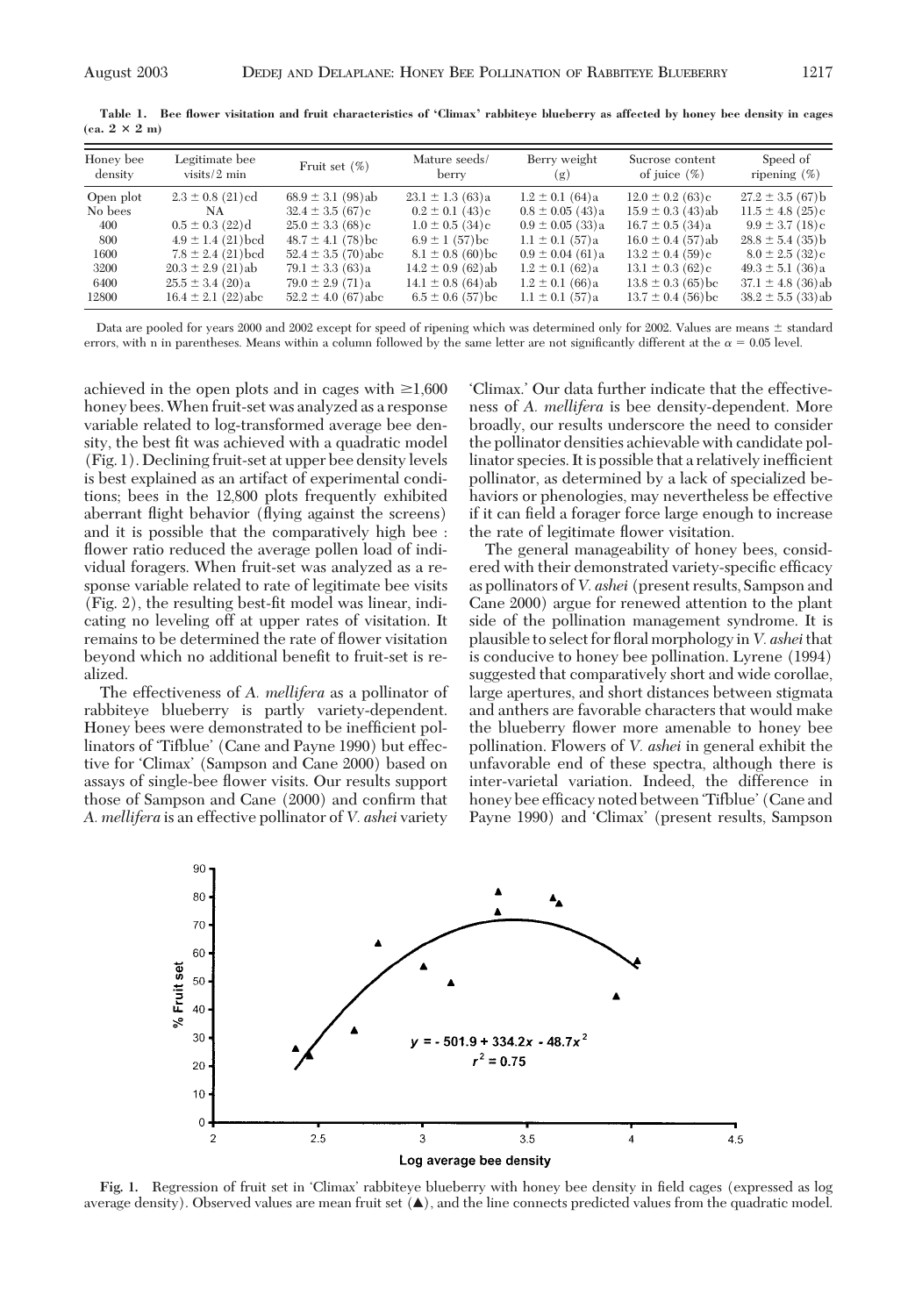

Fig. 2. Regression of fruit set in 'Climax' rabbiteye blueberry in relation to the number of legitimate bee visits within two minutes in field cages. Observed values are mean fruit set  $(\blacktriangle)$ , and the line connects predicted values from the linear model.

and Cane 2000) are likely traced to the comparative shortness of the 'Climax' flower. A genetic solution to this problem was intimated by Ritzinger and Lyrene (1999) who were able to show that  $F_1$  hybrids between *V. ashei* and a wild subspecies expressing desirable ßower characteristics, *V. constablaei,* displayed flower characteristics intermediate between the two. Such genetic plasticity suggests that plant breeders could select for *V. ashei* phenotypes that are more conducive to honey bee pollination.

**Seed Number.**The number of fully developed seeds per berry was affected by bee density  $(F = 7.2; df =$ 7,7;  $P = 0.0093$ ), but not year  $(F = 0.3; df = 1.7; P =$ 0.6223). The number of seeds is a good indicator of the effectiveness of the pollinator as well as a measure of female fertility if compatible pollen is abundant (Ritzinger and Lyrene 1998). In our study the number of seeds per berry was highest in the open plots and plots with 3,200 or 6,400 honey bees; among caged plots there was a tendency for increasing seed number as bee density increased (Table 1). These results are consistent with previous studies that found that blueberry fruits produce few seeds when insect pollinators are excluded (Lang and Danka 1991, Froborg 1996, Sampson and Cane 2000).

When seed number was analyzed as a response variable to log-transformed average bee density, the best fit was achieved with a quadratic model (Fig. 3). Declining seed numbers at upper bee density levels is best explained as an artifact of experimental conditions as described above for fruit-set.When seed number was analyzed as a response variable to rate of legitimate bee visits (Fig. 4), the resulting best-fit model was linear, indicating no leveling off at upper levels of visitation, similar to the results for fruit-set. Indeed, one of the most notable features of our study is the general congruence of trends for fruit-set and seed number (compare, e.g., Figs. 1 and 3 with Figs. 2 and 4).

One possible exception to this trend for congruence is the conspicuously high seed numbers achieved in the open plots (Table 1). One explanation for this is the likelihood that ßower visitation by a diversity of bee species optimizes seed-set. *Vaccinium* spp. are



Fig. 3. Regression of number of seeds per berry in 'Climax' rabbiteye blueberry with honey bee density in field cages (expressed as log average density). Observed values are mean seeds per berry (Œ), and the line connects predicted values from the quadratic model.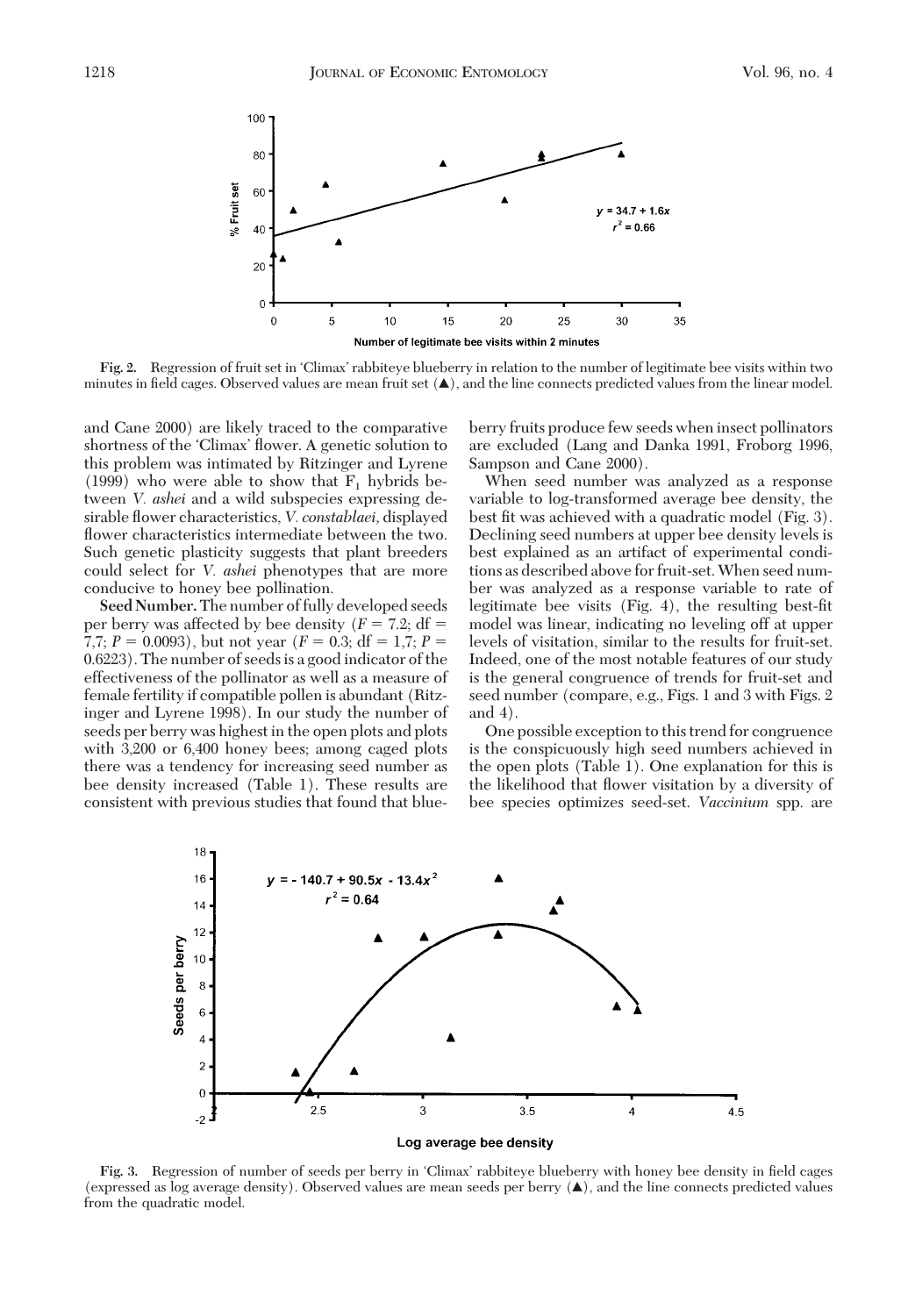

Fig. 4. Seed number in 'Climax' rabbiteye blueberry in relation to the number of legitimate bee visits within two minutes in field cages. Observed values are mean seeds per berry  $(\triangle)$ , and the line connects predicted values from the linear model.

responsive to sonicating pollinators such as *Bombus* spp. and *H. laboriosa* (Delaplane and Mayer 2000), and we observed sonicating *Bombus* spp. visiting open plots during this study. Another explanation is the relative abundance of pollenizer pollen in open plots. The high fruit-set achieved in caged plots with relatively intermediate seed numbers (Table 1), however, suggests a partial physiological independence between seed-set and fruit-set in *V. ashei* variety 'Climax.

**Berry Weight.** Average berry weight was affected by year  $(F = 23.0; df = 1.7; P = 0.002)$ , but not bee density  $(F = 0.9; df = 7.7; P = 0.564)$ . Average weight (g) of berries was higher in 2002 (1.35  $\pm$  0.03,  $\bar{x} \pm$  SE,  $n = 240$ ) than in 2000 (0.75  $\pm$  0.02,  $n = 203$ ). When berry weight was tested as a response variable against seed number the best fit was achieved with a quadratic model (Fig. 5) wherein berry weight responded positively with seed number but leveled off and declined at upper levels. A positive relationship between the two is expected in *Vaccinium* spp. (Filmer and Marucci 1963, Dorr and Martin 1966, Brewer and Dobson 1969, Moore et al. 1972) but is not universal, as demonstrated by MacKenzie (1997), who detected no association between seed number and fruit weight in highbush blueberry. With rabbiteye there appears to be a correspondence between small fruit size and low seed number in plants treated with the growth regulator gibberellic acid (NeSmith et al. 1995). Our data implicate a physiological limit to the responsiveness of fruit development to seed set in rabbiteye.

**Sucrose Content.** The percent sucrose content of juice was affected by bee density  $(F = 5.4; df = 7.7; P =$ 0.0201) and year  $(F = 13.3; df = 1.7; P = 0.0082)$ . Fruit juice tended to have more sucrose in plots with fewer bees and correspondingly lower fruit-set (Table 1). Fruits from plants experiencing poor fruit-set are invested with a comparatively higher fraction of available carbohydrates. The percentage sucrose was higher in 2002 (14.8  $\pm$  0.2%) than 2000 (13.3  $\pm$  0.2%).



**Fig. 5.** Berry weight (g) in Climax' rabbiteye blueberry in relation to number of fully-formed seeds. Observed values are berry weight  $(\triangle)$ , and the line connects predicted values from the quadratic model.